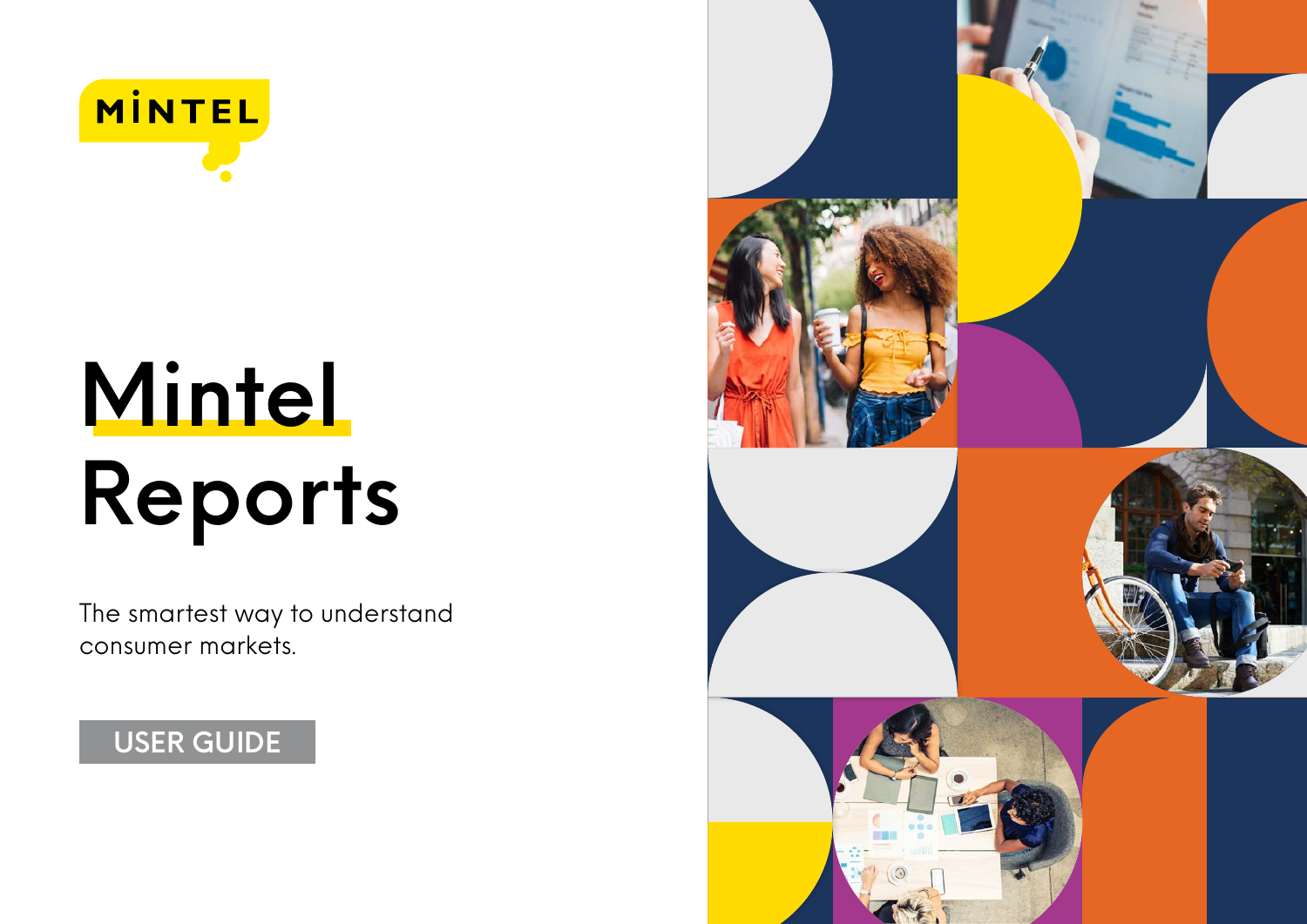### **Table of contents**

- [Create a profile](#page-2-0)
- [Log in](#page-3-0)
- [The homepage](#page-4-0)
- [Find the section you need](#page-6-0)
- [Consumer data](#page-7-0)
- [Manage and download content](#page-9-0)
- [Account resources and methodology](#page-10-0)

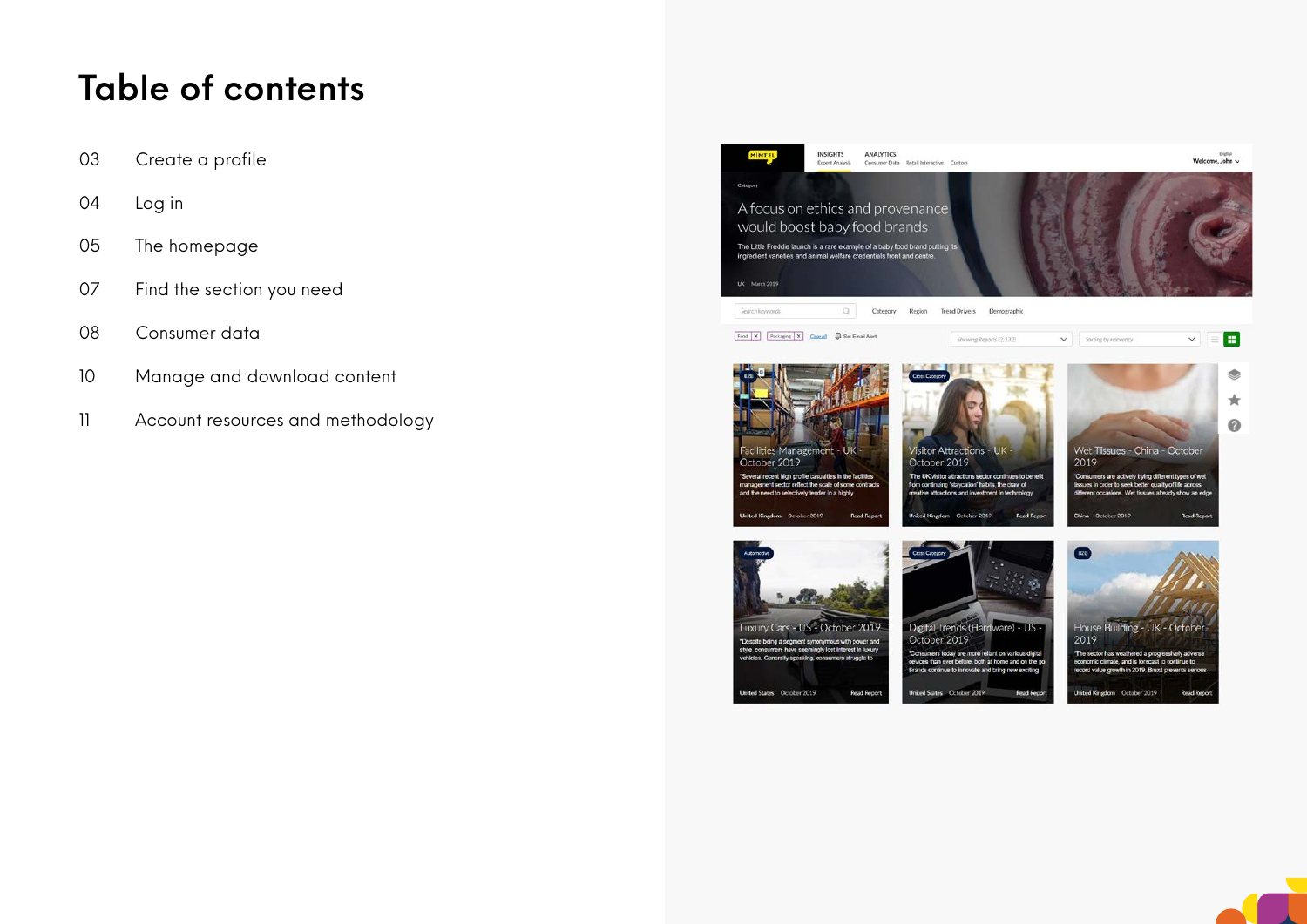### <span id="page-2-0"></span>**Create a profile**

### **Go to clients.mintel.com**

- 1 Click on 'Register Now' in the 'New to Mintel' section.
- 2 Enter your company email address and click register for access (our system will automatically recognise your company domain name).
	- A link will be emailed to you to activate your account.
	- Go to your inbox and open the email from Mintel Client Services (Please ensure you check spam folders).
	- Click on the link which will take you to a registration page.
	- Fill in your details and set your password.
	- You have now created your profile.

Please note: your username will always be your company email address.

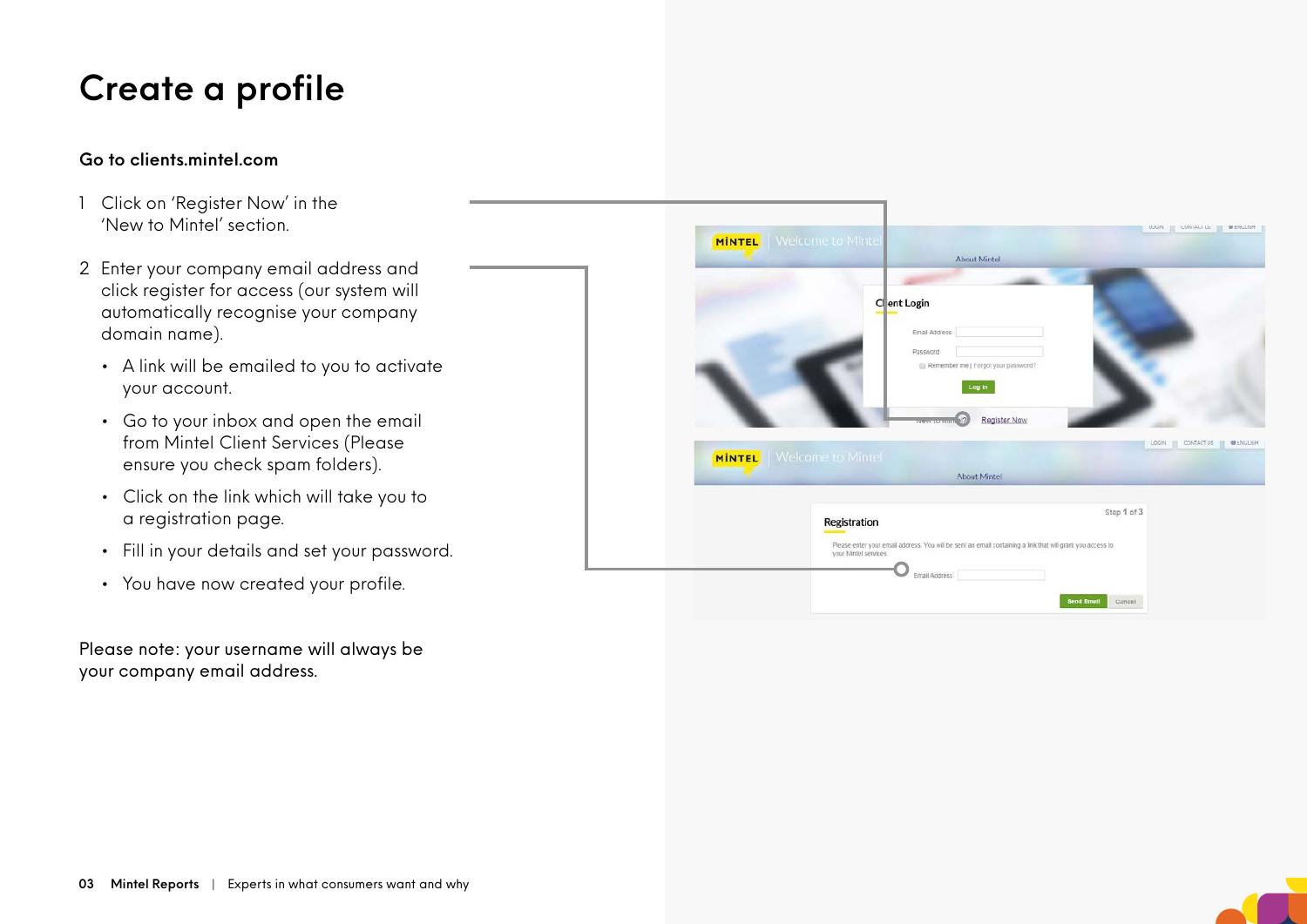## <span id="page-3-0"></span>**Log in**

### **Go to clients.mintel.com**

- 1 In the box in the middle of the page titled 'Client Login', fill in your username and click 'next'.
- 2 In the box fill in your password. Click 'Log in'.
- 3 If you have forgotten your password, click on 'Forgot your password?' to create a new one.



**State Sources**<br>
TRIPSTON

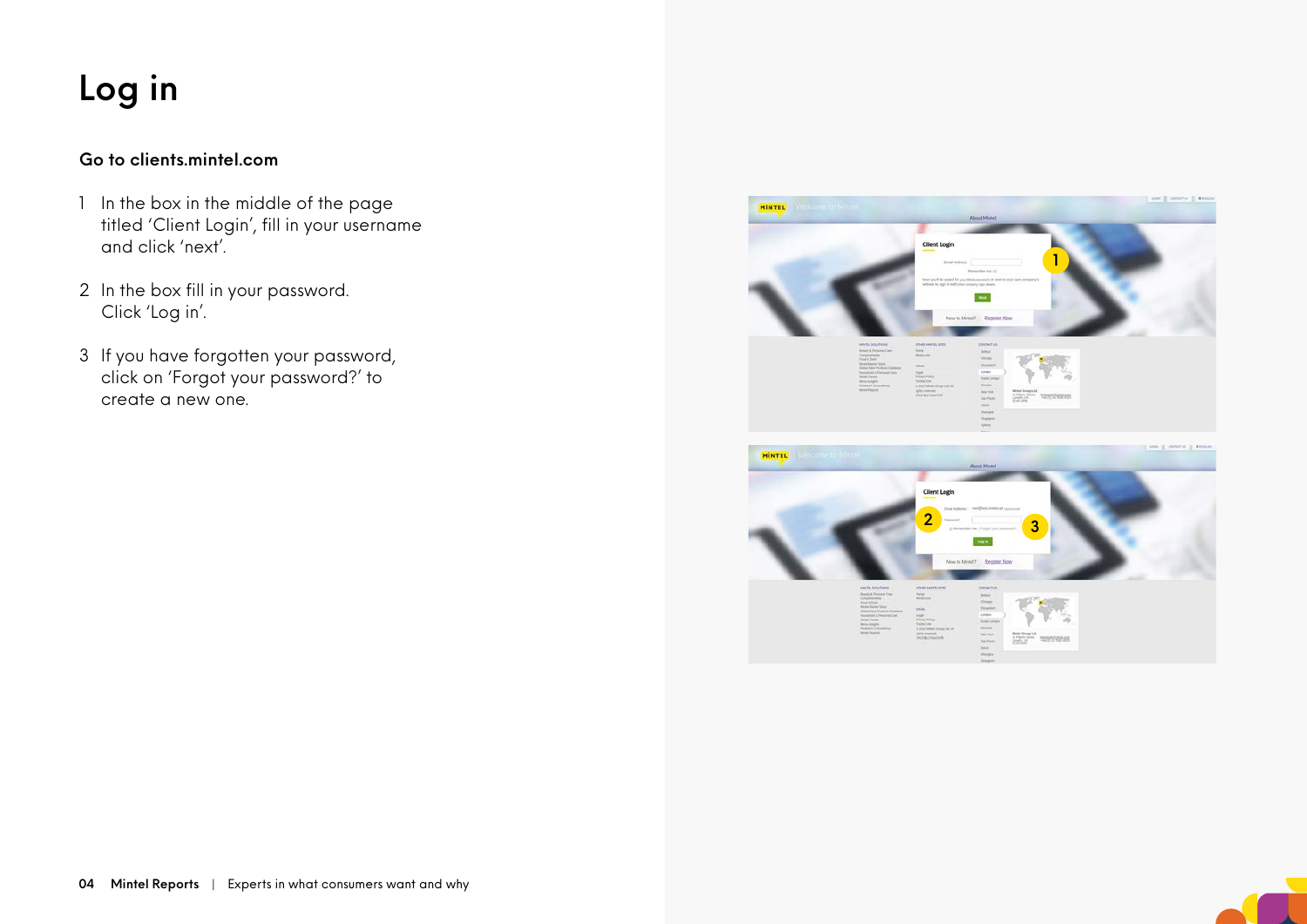### <span id="page-4-0"></span>**The homepage**

### 1 **Everything you need in one place**

On the insights homepage you can see all of the content Mintel has published across your subscription including custom content created specifically for you, sorted by what is most relevant to you. Click on 'Analytics' to navigate to the analysis tools within your subscription.

### 2 **Find the inspiration and validation you need**

You can search for something specific using keywords or filter the content by category, region, demographics and trend drivers.

### 3 **Manage your search criteria**

The selected filters are added as tags under the search bar and can be removed one at a time to broaden a search, or cleared entirely to start a fresh search.

### 4 **Stay up to date**

Set an email reminder and when new content matching your search criteria is published we'll email you. You can check your alerts or change their frequency by clicking your name in the header and selecting 'My account'.

### 5 **View your content, your way**

Change what content is displayed and how its displayed to suit your style. Selecting Reports will filter the view to only full 360-degree reports, the best place to start your holistic understanding of a market.

### 6 **Toggle between the grid and list view**

The list view also shows what topics are scheduled for future publication.

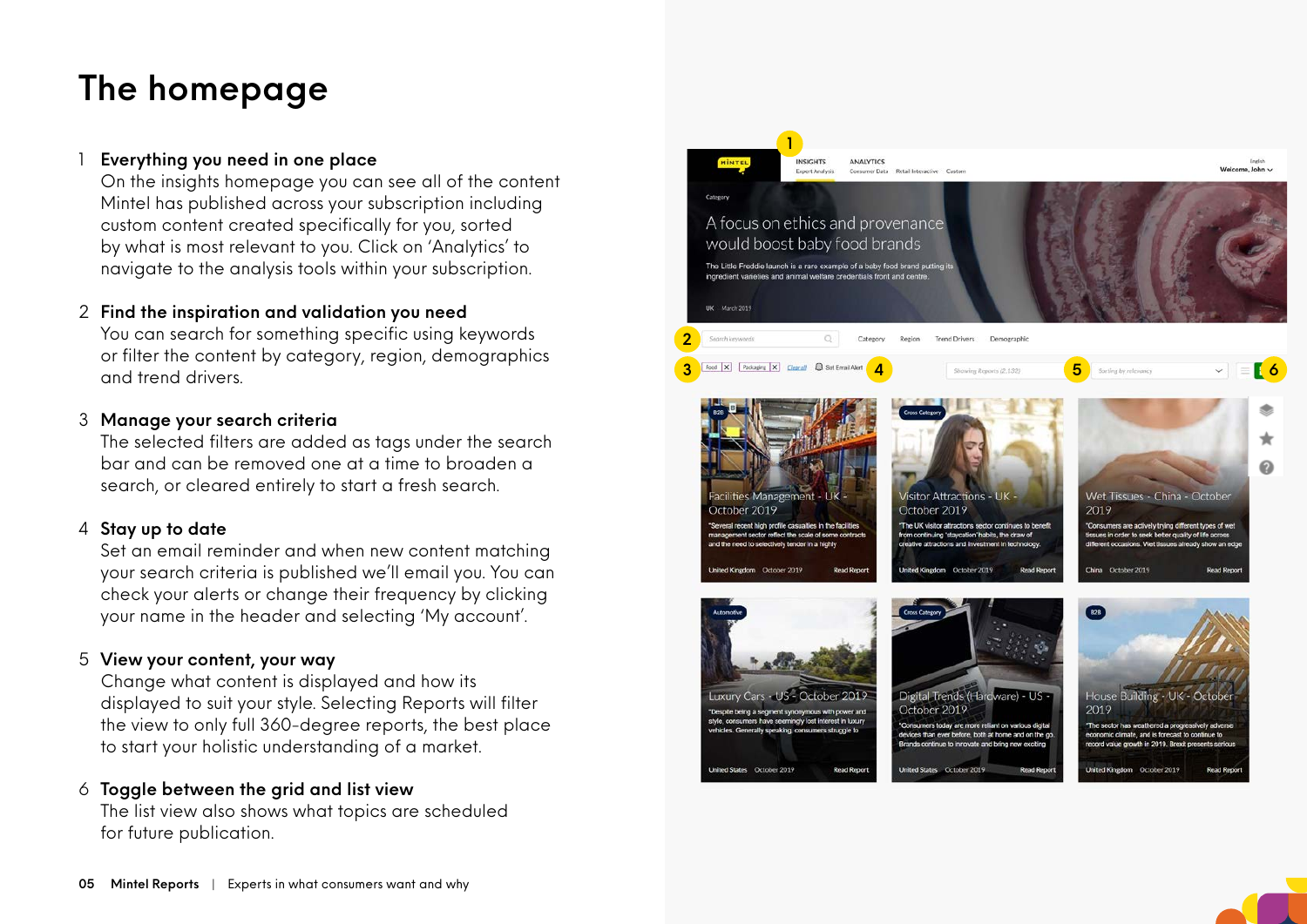#### 7 **Get a quick glimpse into the content**

Cards offer a quick glimpse at what each report or insight has to offer, what categories it covers, which region it concerns and when it was published. Get the most out of a report or insight by hovering over the card where you'll find an option to save it for later, jump into a section of the piece or view the data behind it.

### 8 **Getting up close and personal with your consumers**

Clicking 'View databook' in the bottom right corner of the card, will open an analysis page of the consumer research covering the sector, country and for that report.

#### 9 **Master your Mintel toolkit**

Find 'My Presentations', 'Favourites' and more in the taskbar. You can also find help and support for using Mintel products and provide feedback to the team from the floating icons on the right side.

Find more account features by clicking on your name in the top right corner. 'My account' section includes contact information for your account manager, training videos, methodology documentation and more to help you make the most of your subscription.

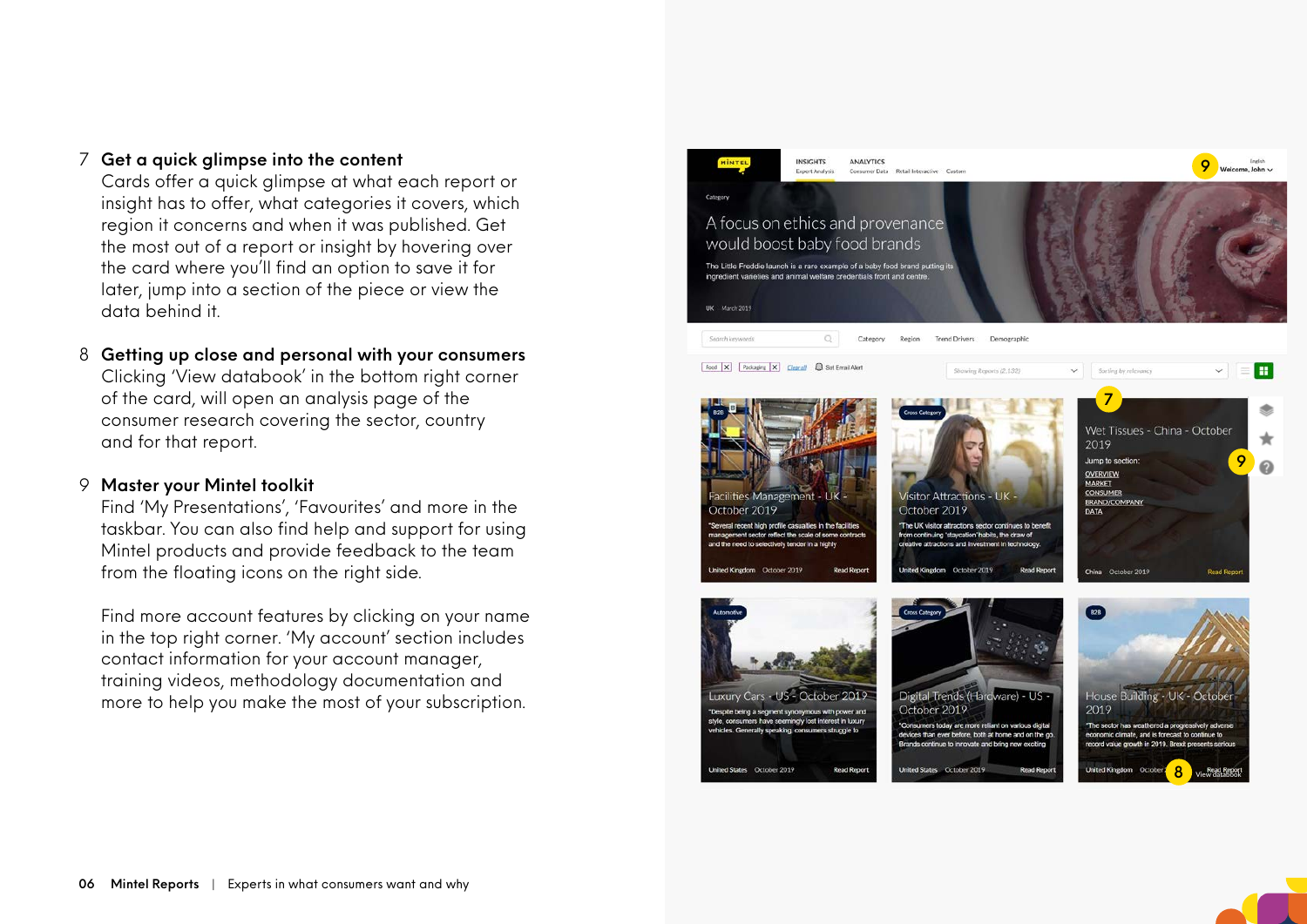### <span id="page-6-0"></span>**Find the section you need**

With so much content available, navigating sections to find the content most relevant to you is essential. Depending on which market report you are viewing, the navigation will appear differently.

- 1 Use the left side to see the report sections and table of contents within the report.
- 2 Expand the main sections to see the subsections within that piece, select an area of interest and jump straight to it.
- 3 Open the consumer data analysis tool to explore the raw data for individual questions and specific demographics.
- 4 Under 'Report Content', you can see which sections make up each group once you click on the headings. For example, click on Overview to see which sections of the report are included.
- 5 When you're in a report section there are multiple ways to navigate. The reports navigation bar offers quick and easy jump-off points.
	- Use the drop down to view all the sections in the report and easily navigate from any section to any other section.
	- Forward or back navigation arrows.
	- Back To Top Use this button to navigate back to the top of the section you're viewing.

#### **View for Germany, India, Thailand**



#### **View for View for Brazil, Canada, China, Ireland, UK, US**

**4**

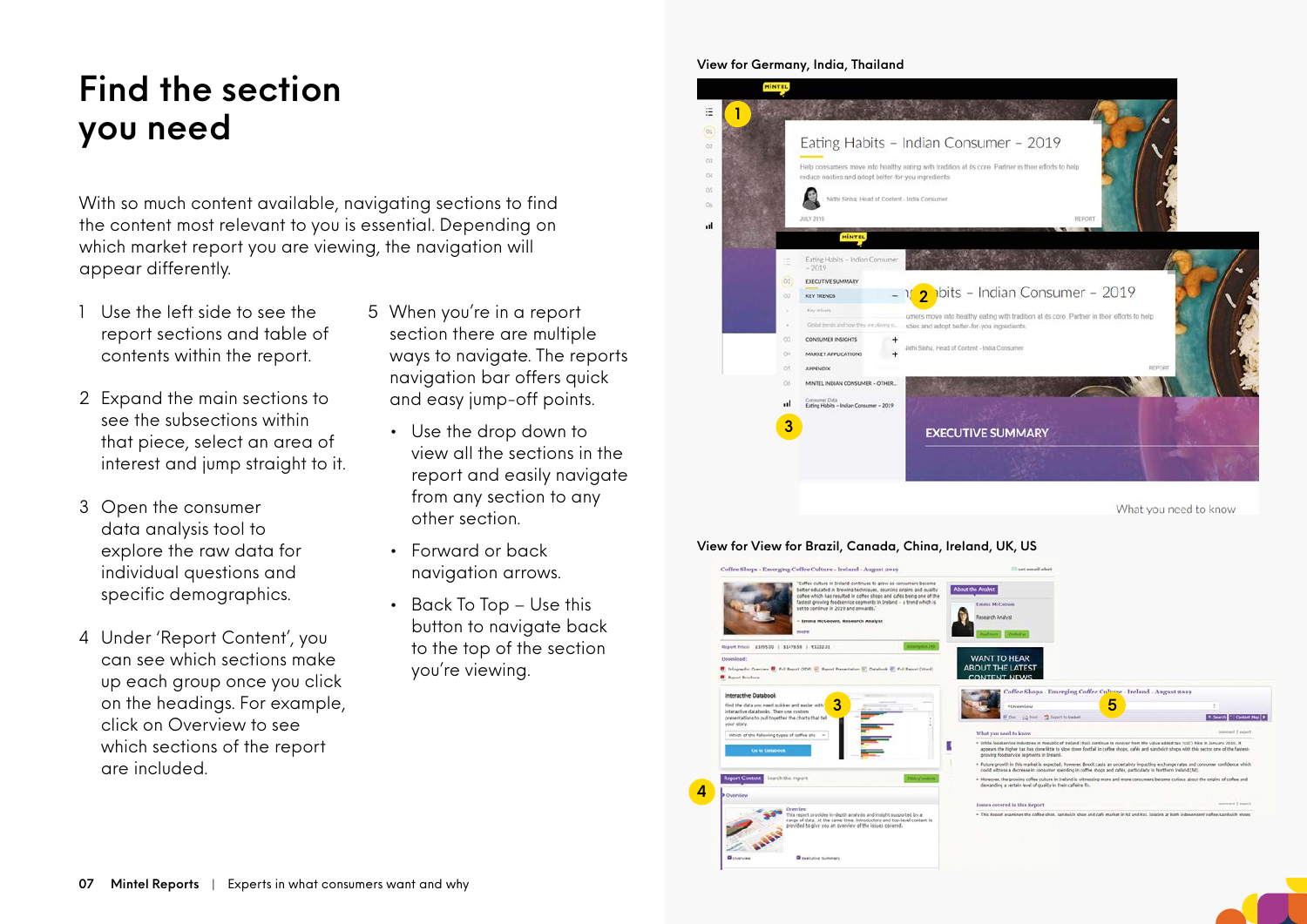### <span id="page-7-0"></span>**Consumer data**

Mintel's extensive consumer data is available via interactive databooks that allow you to see the exact questions asked, quickly segment by demographic and visualise with charts and tables.

1 **Two ways to access data:**

**a.** From the top navigation, click 'Consumer Data' and use category and region filters, separately or together to find all related data within your access.

**b.** Depending on which market report you are viewing, the navigation into the data tool will appear differently.

#### 2 **Topline questions**

Scroll through charts or tables for all the questions from the report, or use the drop down navigation to jump to a specific question.

3 **Question phrasing and fieldwork**

Hover over the title of the chart or table to view the full question text shown to respondents. You can also click to see see the fieldwork details as well as the phrasing in other languages where applicable.

- 4 **Focus on what you need** Hide a series from a chart by clicking on its circle in the legend.
- 5 **View as a chart or table** Use the toolbar to switch between graphs and tables. When you're using tables you can also view counts or display the margin of error.

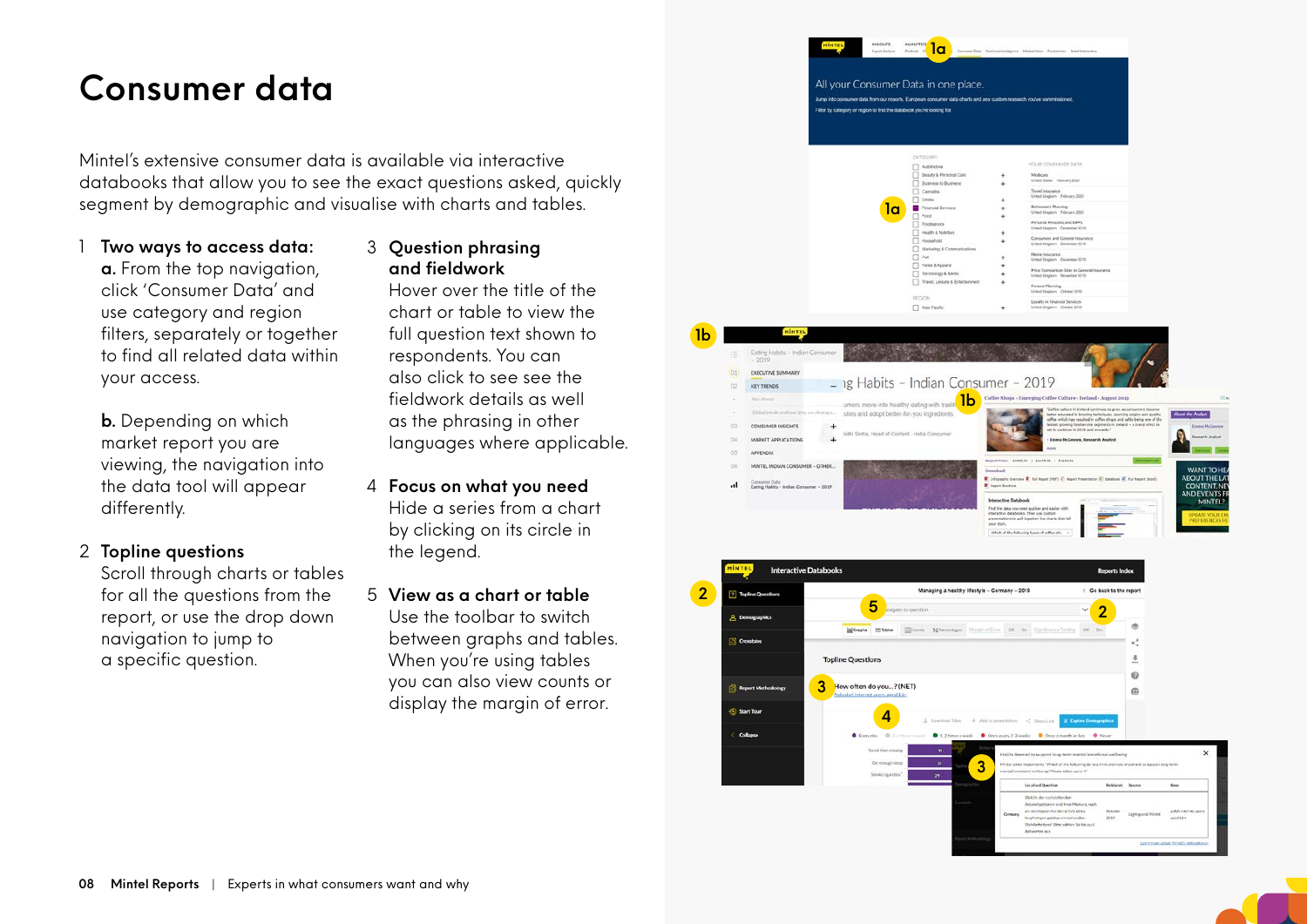#### 6 **Download**

Individual questions can be downloaded into Excel. Use the task bar on the right to download the entire databook.

#### 7 **Create presentations**

Add consumer research to your own PowerPoint by clicking 'Add to presentation' For more information on the presentation builder see "Manage and download content" on page 10.

#### 8 **Share content**

Use the share option to copy a link that will lead back to the exact same chart or table with your viewing options enabled.

### 9 **Understand your audience**

Click on Explore Demographics to understand how your target audience have responded to this question.

### 10 **Which responses stand out?** In the table view, turn on the significance testing option to get an at-a-glance view of which demographic responses stand out.

11 **Using significance testing** Select a cell in the table to compare that response to the other responses in the same demographic group. Other responses with a significant difference are highlighted in purple. Responses that are not significantly different are greyed out. A text explanation is also provided above the table.

### 12 **Crosstabs and further analysis**

Use the navigation buttons on the left to view any crosstabs, further analysis or other data available for this report.

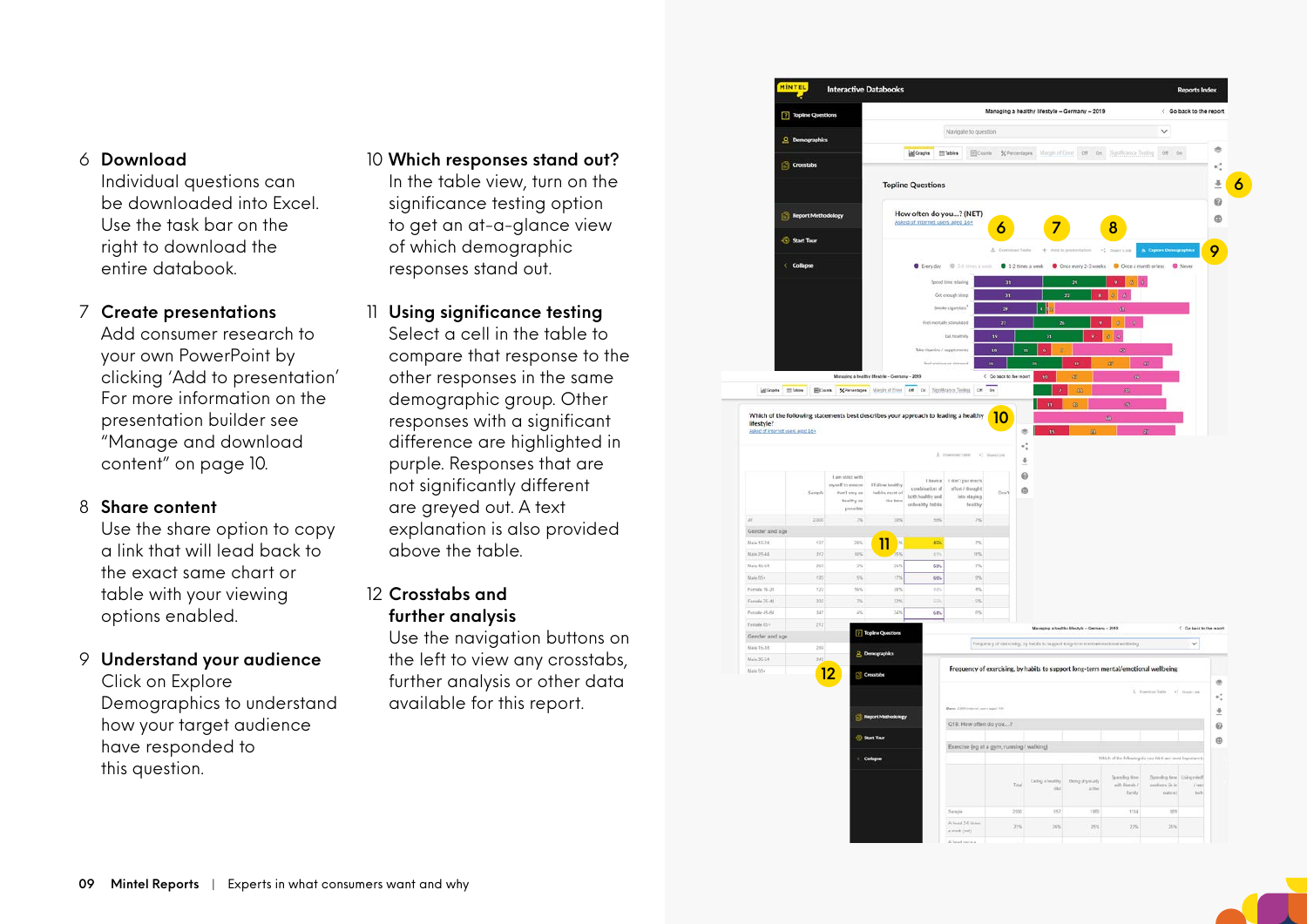### <span id="page-9-0"></span>**Manage and download content**

- 1 At the top of an article, you'll find quick download options for the executive summary and infographic.
- 2 Clicking the red arrow in the floating icon menu at the right, will provide links to download the entire report as a PowerPoint or PDF.
- 3 Each section of a report has an 'Add to Presentation' button to save the individual blocks of content into your presentation. You can add as many sections from across different reports to the same or different presentations.
- 4 To find the sections you have saved, click on the 'My Presentations' icon from the floating menu at the right. From here you can view the slides, reorder, delete, and finally download into a fully editable PowerPoint when you're ready.
- 5 For reports published in Brazil, Canada, China, Ireland, UK or US, the above features are not yet available, click through to the Export Basket to find and download your saved content.



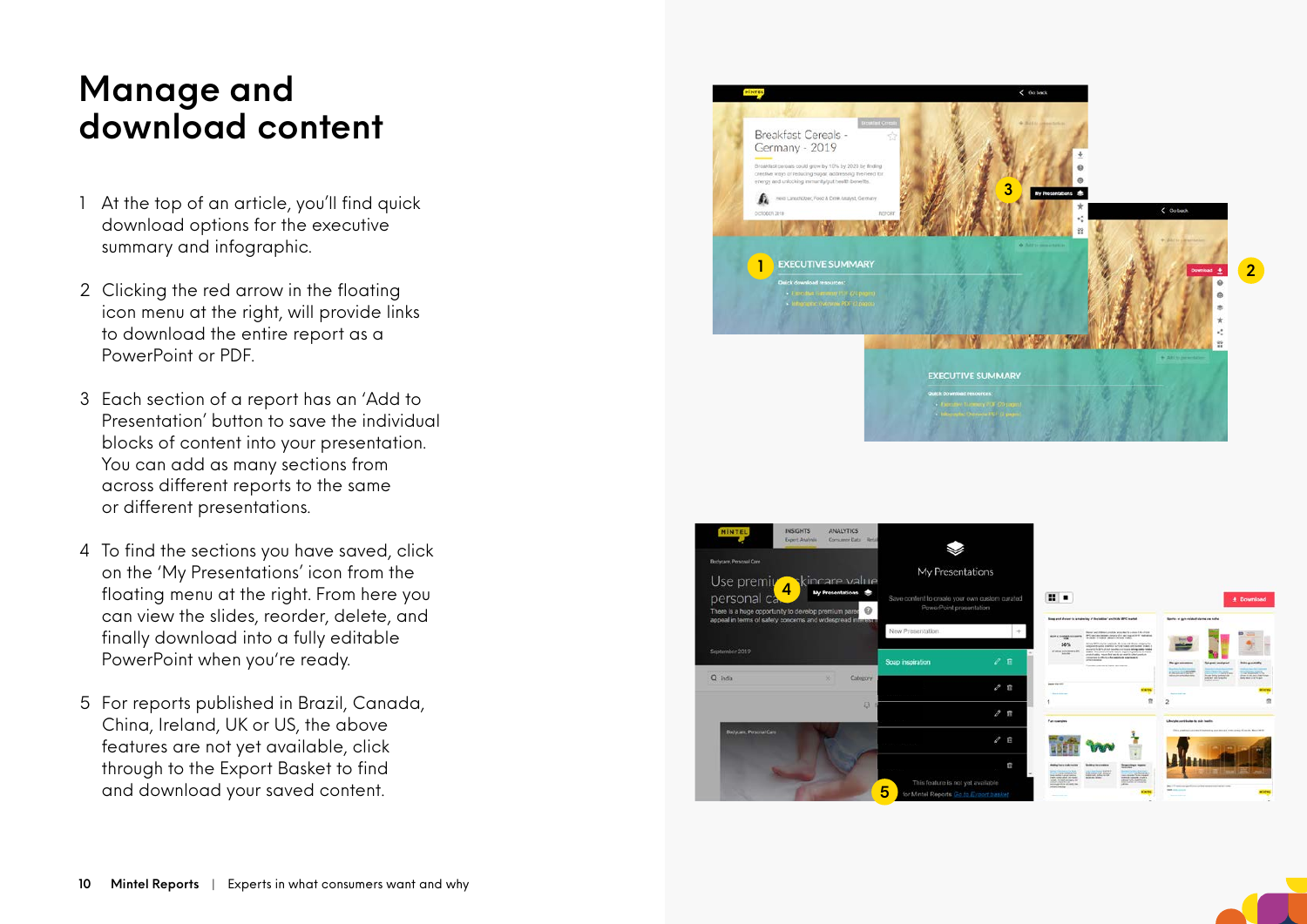### <span id="page-10-0"></span>**Account resources and methodology**

1 To find out more information about our experts and their latest publications, click your name and select 'My account and meet the team' drop down in the header.

This section also includes your account managers details, training videos, methodology information and more to help you make the most of your subscription.